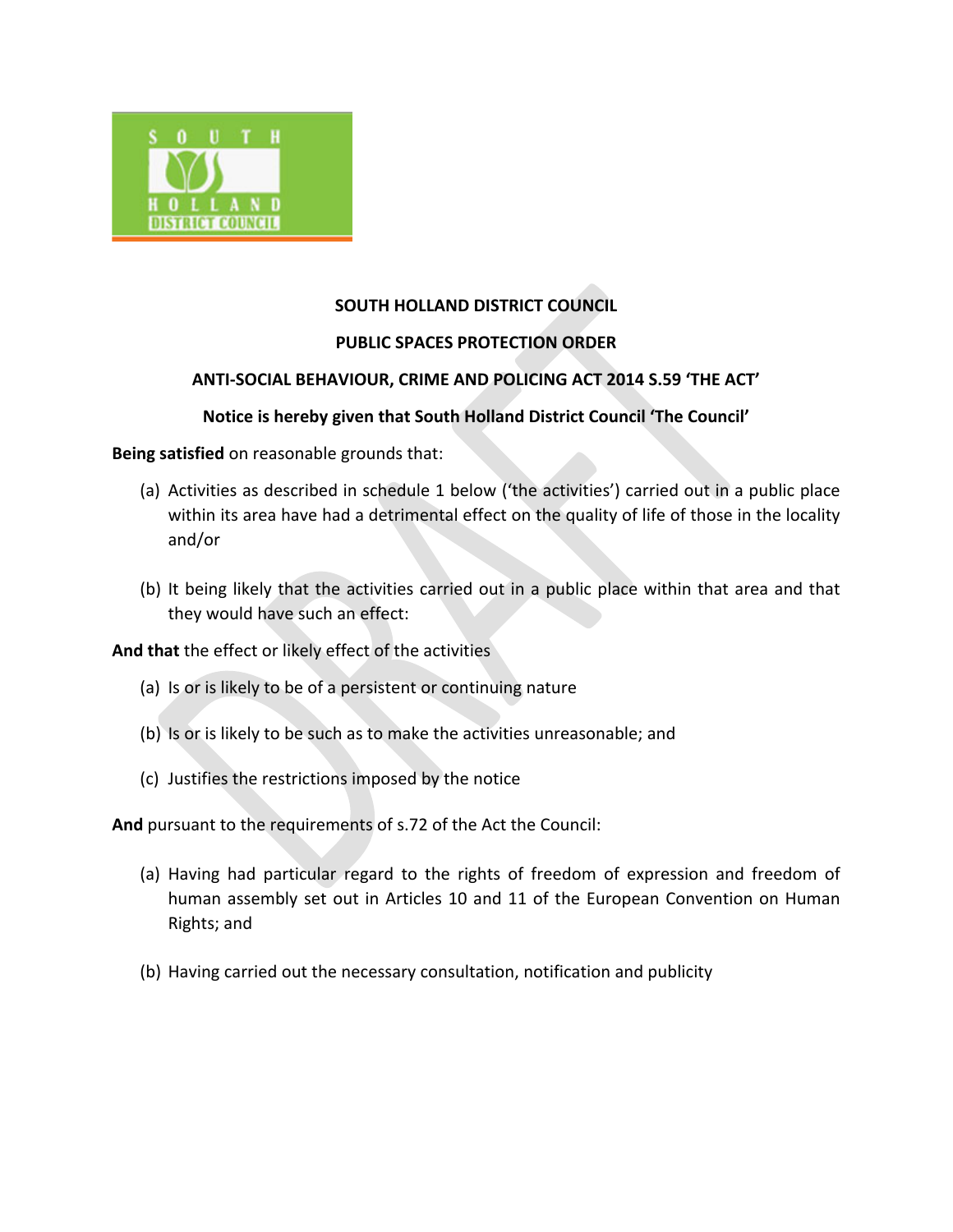# **HAS DECIDED TO MAKE the following Public Spaces Protection Order under s.59 of the Anti-Social Behaviour, Crime and Policing Act 2014 ('the Act):**

- 1 The land described in Schedule 1 below ('the restricted areas') being land in the area of the council to which the Act applies is land protected by the making of this order (the restricted area includes any doorways or alcove to premises to which the public would normally have access).
- *2* The order may be cited as the Spalding Town Centre *PUBLIC SPACES PROTECTION ORDER* ('the Order') and came into force on [*DATE*] for a period of *12 months*
- **3** The effect of this order is to impose the following conditions on the use of the restricted areas [*WHEN IT IS EFFECTED EG AT ALL TIMES*]

### **Conditions in the order which are prohibitions:**

- (a) In the restricted areas a person commits an offence if, without reasonable excuse, he or she continues to carry out activities which, by the Order, are prohibited, namely:
	- (i) No person shall drink alcohol in a public place. (This provision does not apply to alcohol consumed within premises under the Licensing Act 2003 or s115E of the Highways Act 1980).

Where an authorised person reasonably believes that a person is or has been consuming alcohol in breach of this Order or intends to consume alcohol in circumstances that would be in breach of the Order, the authorised person can require the person to not consume alcohol (or anything the authorised person believes to be alcohol) and to surrender anything in the person's possession which is, or the authorised person reasonably believes is, alcohol or a container for alcohol.

#### **OFFENCES**

- 1 An offence under s67 of the Act is committed by any person who fails without reasonable excuse to comply with the following parts of this order: parts 3 (a) (ii), (iii), (iv), (v), (vi). Such offence is punishable upon summary conviction to a fine not exceeding level 3 on the standard scale (or to a fixed penalty notice of a maximum of £100 as an alternative to prosecution).
- 2 An offence under s.63 of the Act committed by any person who fails without reasonable excuse to comply with the following parts of this order: parts 3 (a)(i).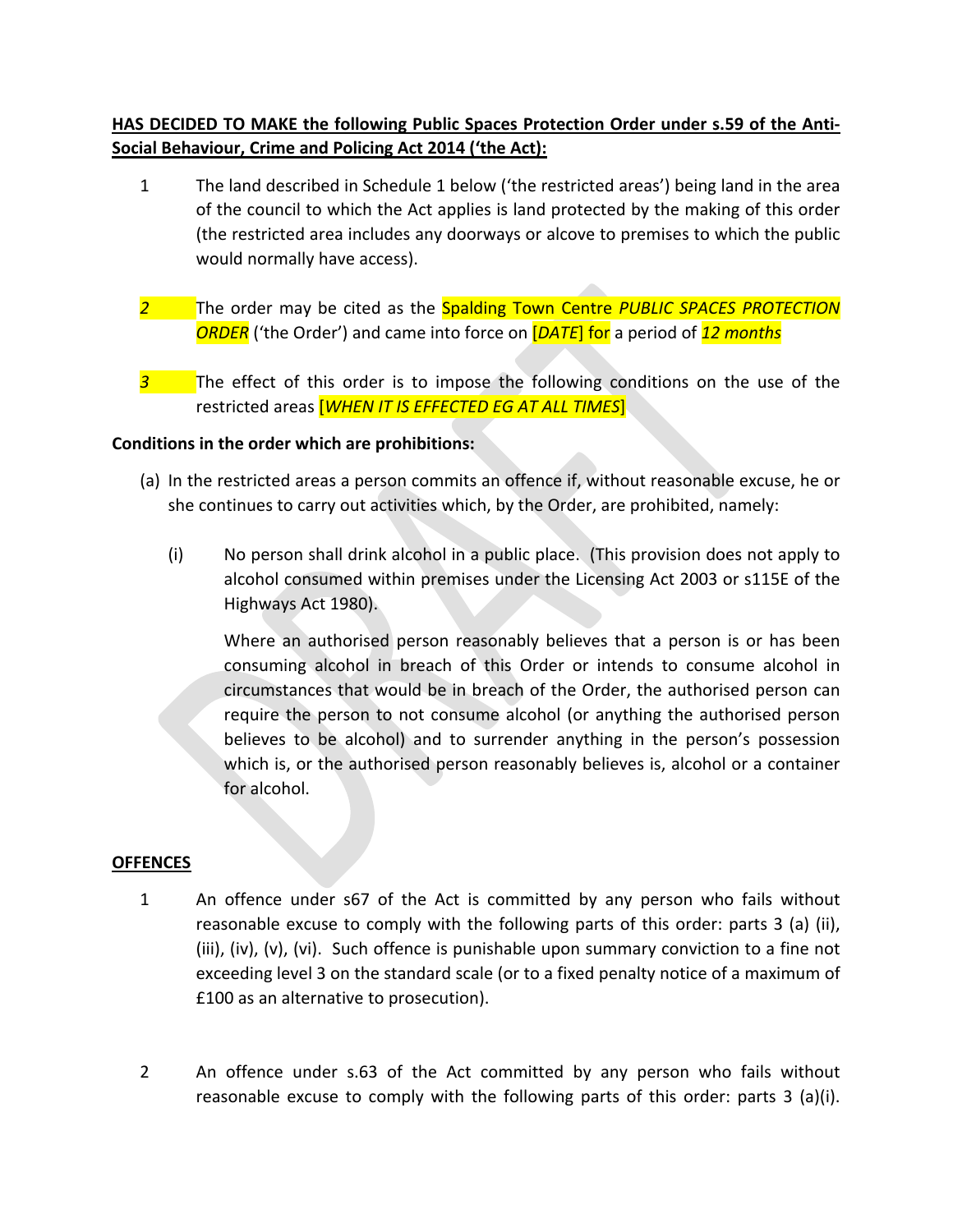Such offence is punishable upon summary conviction to a fine not exceeding level 3 on the standard scale (or to a fixed penalty notice of a maximum of £100 as an alternative to prosecution).

#### **GENERAL**

- 1 The Council is satisfied that the conditions set out in sections 59, 64 and 72 of the Act have been satisfied and that it is in all the circumstances expedient to make this order for the purposes of reducing anti-social behaviour in the restricted areas.
- 2 For the purpose of this Order, 'public place' means any place to which the public or any section of the public has access, on payment or otherwise, as of right or by virtue of express or implied permission
- 3 An authorised officer means an employee of the Council, a person designated by the Council, a Police Officer or a Police Community Support Officer<sup>1</sup>.
- 4 An 'interested person' (as defined in s.66 (1) of the Act) may apply to the High Court to question the validity of this order or any variation thereof on the grounds specified in section 66 (2) of the Act within 6 weeks of the date of the order of any subsequent variation

Dated this [DAY] (eg 16<sup>th</sup>) day of [MONTH, YEAR]

The Common Seal of South Holland District Council Was affixed to this Order in the presence of

………………………………………………………………………..

SEAL OF THE COUNCIL

……………………………………………………………………….. Authorised by the Council to sign in that behalf

It is not imperative that the seal of the Council is used - this will depend upon your local council

#### **SCHEDULE ONE – Prohibited area**

The land to which the Order applies includes the following: